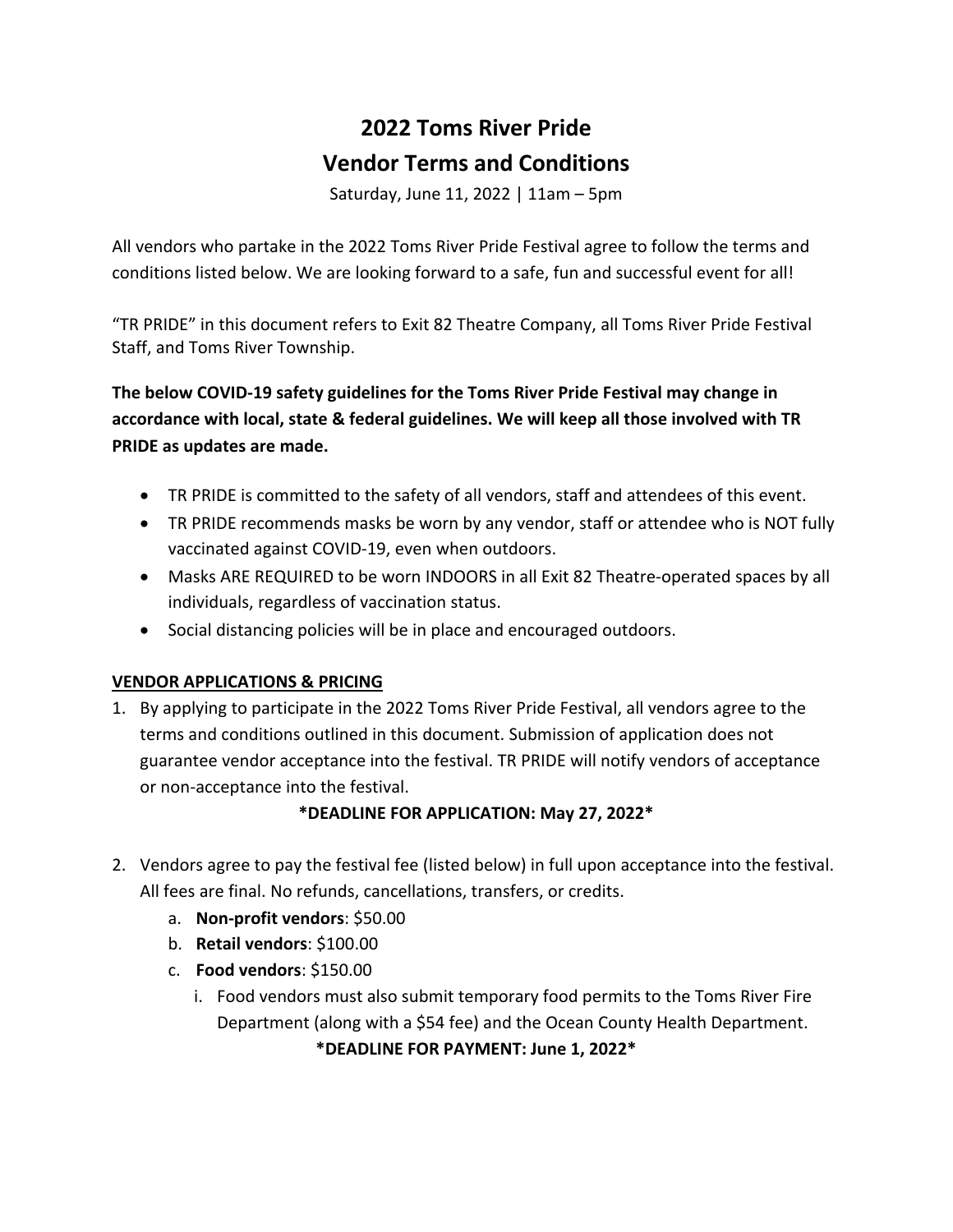3. In the event of a state, city or township cancellation of the festival, all vendors will receive a full refund of their fee.

#### **HEALTH & SAFETY**

- 4. TR PRIDE recommends masks be worn by any vendor, staff or attendee who is NOT fully vaccinated against COVID-19, even when outdoors.
- 5. Social distancing policies will be in place and encouraged outdoors, for the safety of our community.
- 6. Masks ARE REQUIRED to be worn INDOORS in all Exit 82 Theatre-operated spaces by all individuals, regardless of vaccination status, except while eating or drinking.
- 7. All vendors must supply hand sanitizer in their booth and/or food truck and agree to sanitize their areas frequently throughout the festival.
- 8. Vendors must be in compliance with all local, state, federal and festival rules and regulations. These rules and regulations may be subject to change without notice and are beyond the control of TR PRIDE.
- 9. TR PRIDE reserves the right to restrict exhibits that become objectionable for any reason, including but not limited to non-compliance of safety protocols, noise, method of operation, materials, violence, or aggression.
- 10. Please understand this festival is a RAIN OR SHINE event. Vendors are entering into this agreement at their own risk. Vendors are responsible for checking the weather forecast prior to the event and planning accordingly. All tents must be properly secured and weighed down. FAILURE TO DO SO MAY RESULT IN REMOVAL FROM THE GROUNDS AND FORFEITURE OF FEE. TR PRIDE is NOT responsible for any loss or damaged personal property or merchandise.
- 11. RAIN DATE: Sunday, June 12, 2022; In the event of extreme weather (heavy rains, lightning storm, etc.) the festival will be moved to the rain date of Sunday, June 12, 2022. Changing the date to the rain date will only occur in EXTREME WEATHER and is not guaranteed. There will be NO REFUNDS to vendors who are unable to attend the rain date.
- 12. Vendor shall indemnify, defend and hold TR PRIDE harmless from any and all claims, liabilities, injuries, damages and costs, including attorneys' fees, incurred which arise from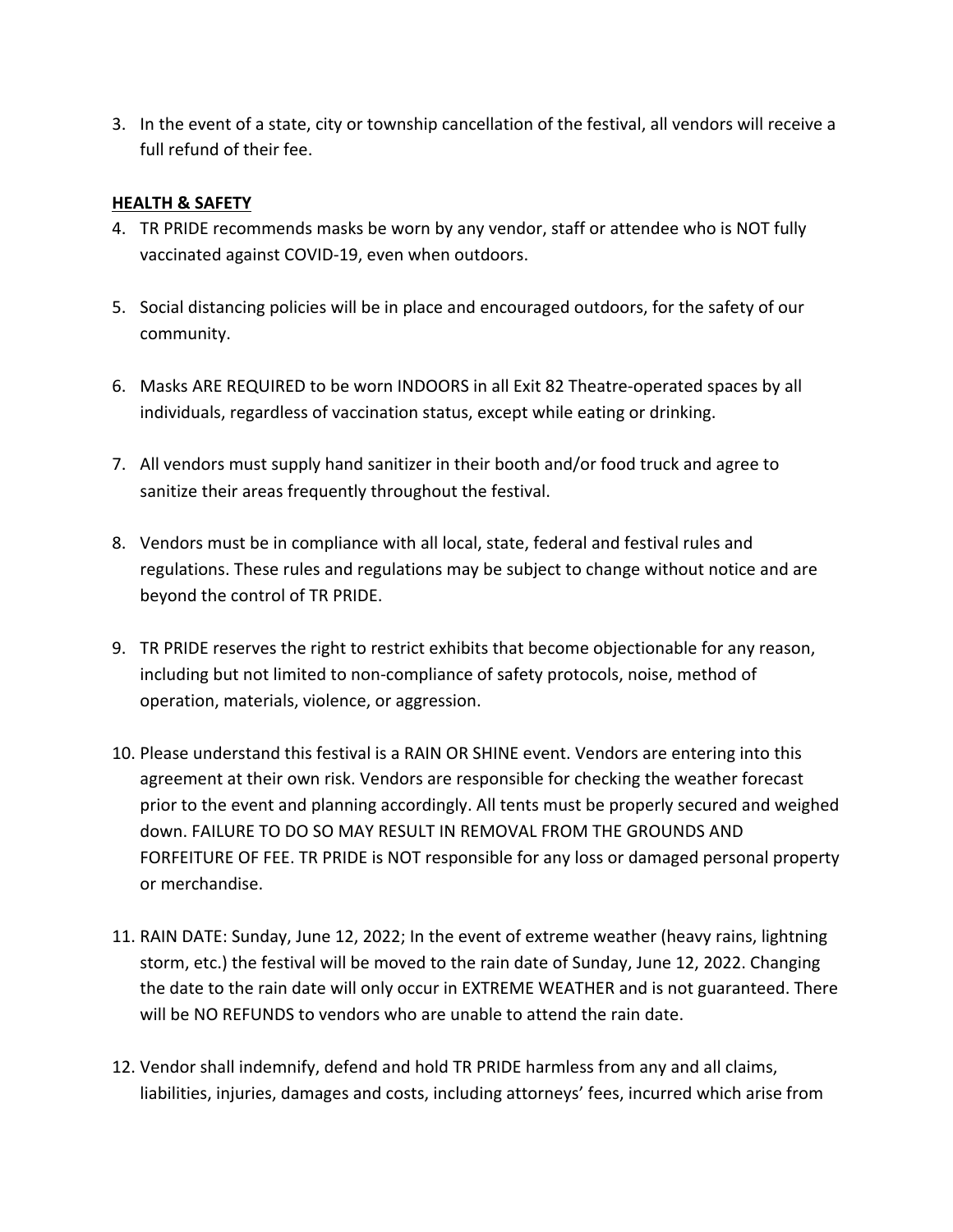Vendor's participation in the Pride festival or from the conduct of its business or from any activity, work or things which may be permitted or suffered by Vendor in, on or about the Pride festival and shall further indemnify, defend and hold TR PRIDE harmless from and against any and all claims, liabilities, injuries, damages and costs, including attorney fees, incurred by Vendor which arise from any breach or default in the performance of any obligation on Vendor's part to be performed under any provision of these terms or which arise from any negligence of Vendor or any of its agents, representatives, customers, employees or invitees.

## **VENDOR SET-UP**

- 13. Check in and set-up is from 8am 10:30am the day of the festival, Saturday, June 11, 2022. All vendors must be setup by 10:30am. The festival start time is 11am. Check out may not begin until 5pm. Please see the Exit 82 booth upon check out. Your site will be inspected for cleanliness by authorized TR PRIDE staff, at their earliest opportunity.
- 14. All vendors will be located in the vendor area and will be allotted a space size of 10'x10'. All merchandise and information must be contained within the 10'x10' space. Vendor lot size exceptions will be made for food vendors only. All vendor lots will be spaced to allow social distancing.
- 15. Vendors will be responsible for providing their own tables, chairs, tent and electric (generators) if necessary. **Generators must be SILENT.**
- 16. Vendors are responsible for their own garbage and recyclables. If you brought it in with you, take it out with you. This includes, but is not limited to, literature, cardboard, promotional items, and bagged garbage.
- 17. The festival is providing music all day. Please no radios, megaphones or loudspeakers.
- 18. No vending, solicitation, promotion or distribution of merchandise, products or information will be allowed outside of assigned vending spaces without the express written permission of TR PRIDE. Exemptions are at the sole discretion of TR PRIDE.
- 19. Dogs or other animals that advertise/solicit for a vendor (wearing adopt me or donation vests, for instance) must remain within (not outside) their vending booth when soliciting. Dogs must be friendly and be on a non-retractable leash at all times. Animals must have access to water, at all times, within their booth. All animals must be up to date on shots and have documentation of such on hand in the booth. A vendor with dogs is responsible for